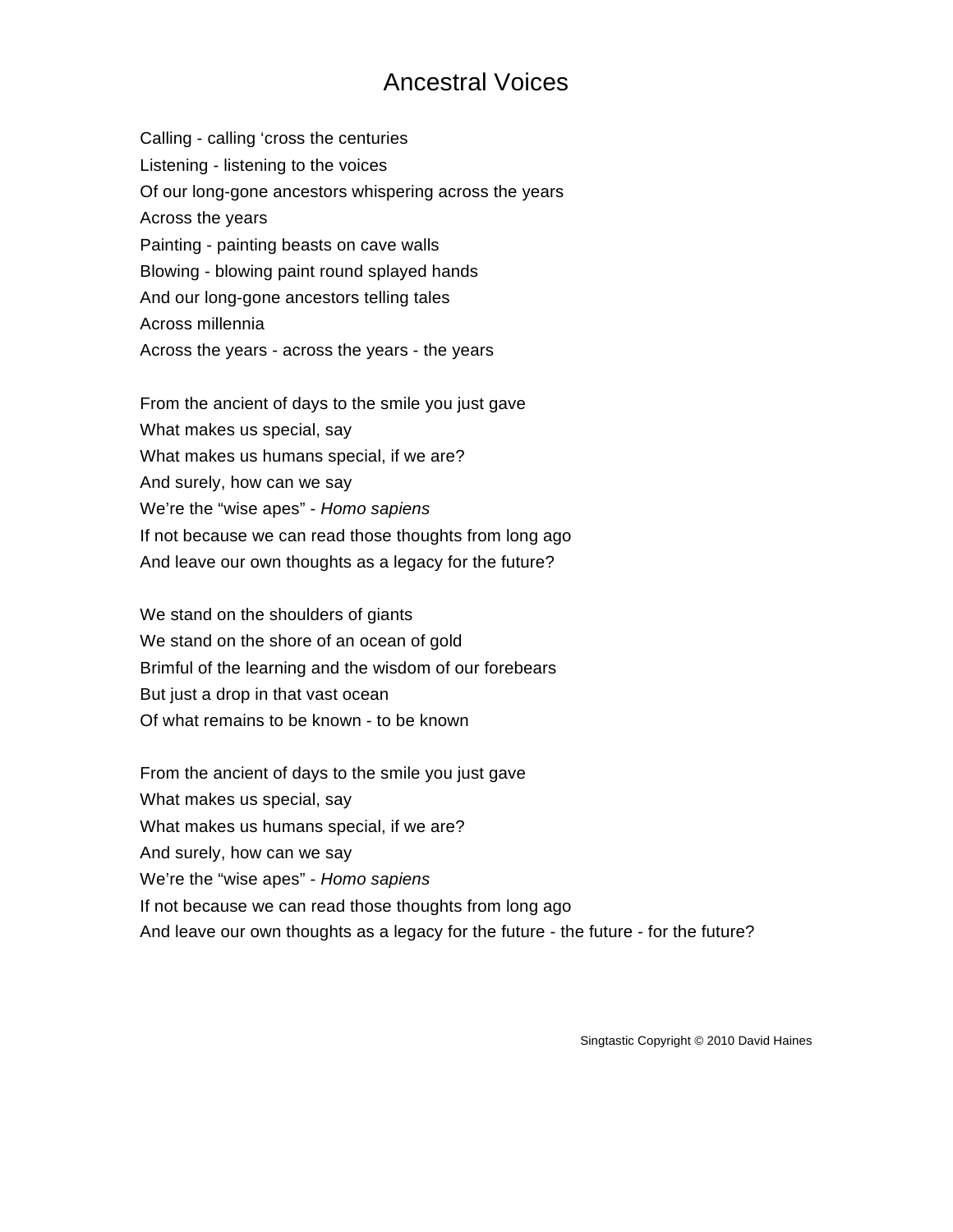# The Reflex Trick

### VERSE 1

Scrub, scrub, scrub in a nice warm shower Down drops a spider and I scream and cower It scuttles and it scurries, closer inch by inch Without a single thought I recoil and flinch Without a single thought I recoil and I flinch

The sight of the spider is the stimulus that kicks My eye is the receptor that trips the reflex trick Sensory neurons take impulses to my head Electrical and chemical communicating dread Neurons are electrical, synapses gaps Which chemically transmit the message just like that The central nervous system sends signals in reverse Motor neurons spark effectors, thoughts are second, actions first

### REFRAIN

Oh, oh - the reflex arc Before you know it, you jump, jerk and jar Oh, oh - and this arc stars A neurobiological electrical spark *[repeat refrain]*

### VERSE 2

Dig, dig, dig on a late summer's day Take a sip of punch, swat that pesky wasp away In angry retribution, stings me on the cheek Without a moment's hesitation, I flick it and shriek Without a moment's hesitation, I flick it and I shriek

The sting of the insect is the stimulus that kicks My skin is the receptor that trips the reflex trick Sensory neurons take impulses to my back Electrical and chemical communicating attack Neurons are electrical, synapses gaps Which chemically transmit the message just like that The central nervous system sends signals in reverse Motor neurons spark effectors, thoughts are second, actions first

### REFRAIN

Oh, oh - the reflex arc Before you know it, you jump, jerk and jar Oh, oh - and this arc stars A neurobiological electrical spark *[repeat refrain]*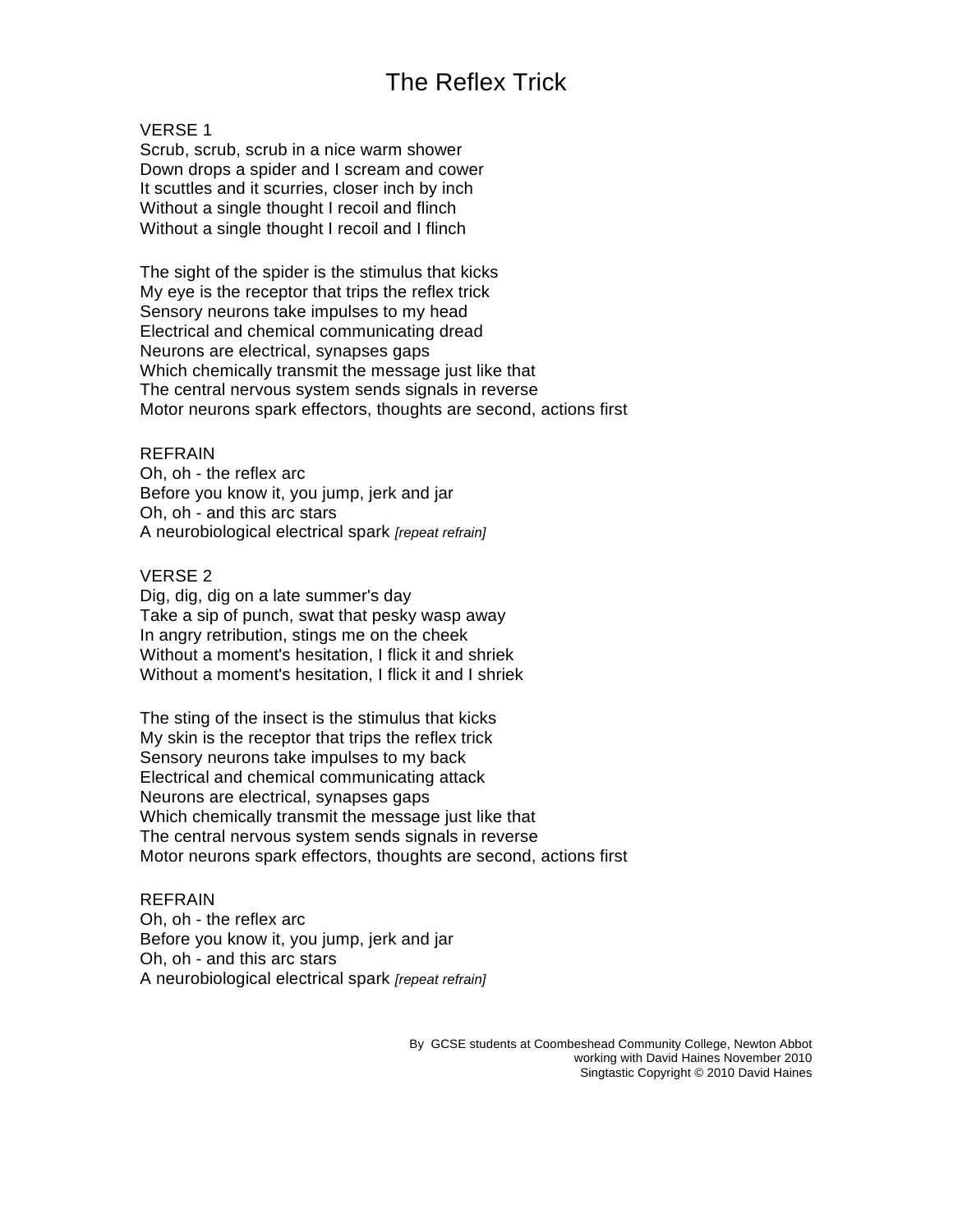### Animal Chat

[The Animal Communication Song]

Animals communicate with sound Elephants stomp On the ground Meerkat calls are simple words Rattlesnakes rattle tail beads, I've heard Rattlesnakes rattle tail beads, I've heard

### REFRAIN 1

Higher sounds every creature Makes when they're glad to meet 'cha when in need or pain or flight and Lower sounds to fight or frighten. Could it be men have more success if Their low voice makes them seem aggressive.

Animals communicate with sight Cuttlefish ripple their thoughts in light Bees go waggle saying "food's over there" Hoverflies tell lies, disguised with stripes in the air Hoverflies tell lies, disguised with stripes in the air

### REFRAIN 2

Stomp, vibrate, singing, sonar Sniff that stink - smells waft so far Look, dance, flap, display and ripple Feel, groom stroke, brush Swipe and wiggle Animals share their information Using different communication

Animals communicate with touch Doggie licks say "I love you very much!" Monkeys groom, eat each other's tasty fleas [Alto/Bass sing "Monkeys groom, luscious lice, crunchy nits, tasty fleas, lovely fleas"] Pussycats say "feed me" by clawing at your knees Pussycats say "feed me" by clawing at your knees

### REFRAIN 3

Vomeronasal organ in the nose of a dog and other mammals, snakes and fish who have a pit and special tissue able to sense the pheromones whose presence carries the latest dog news.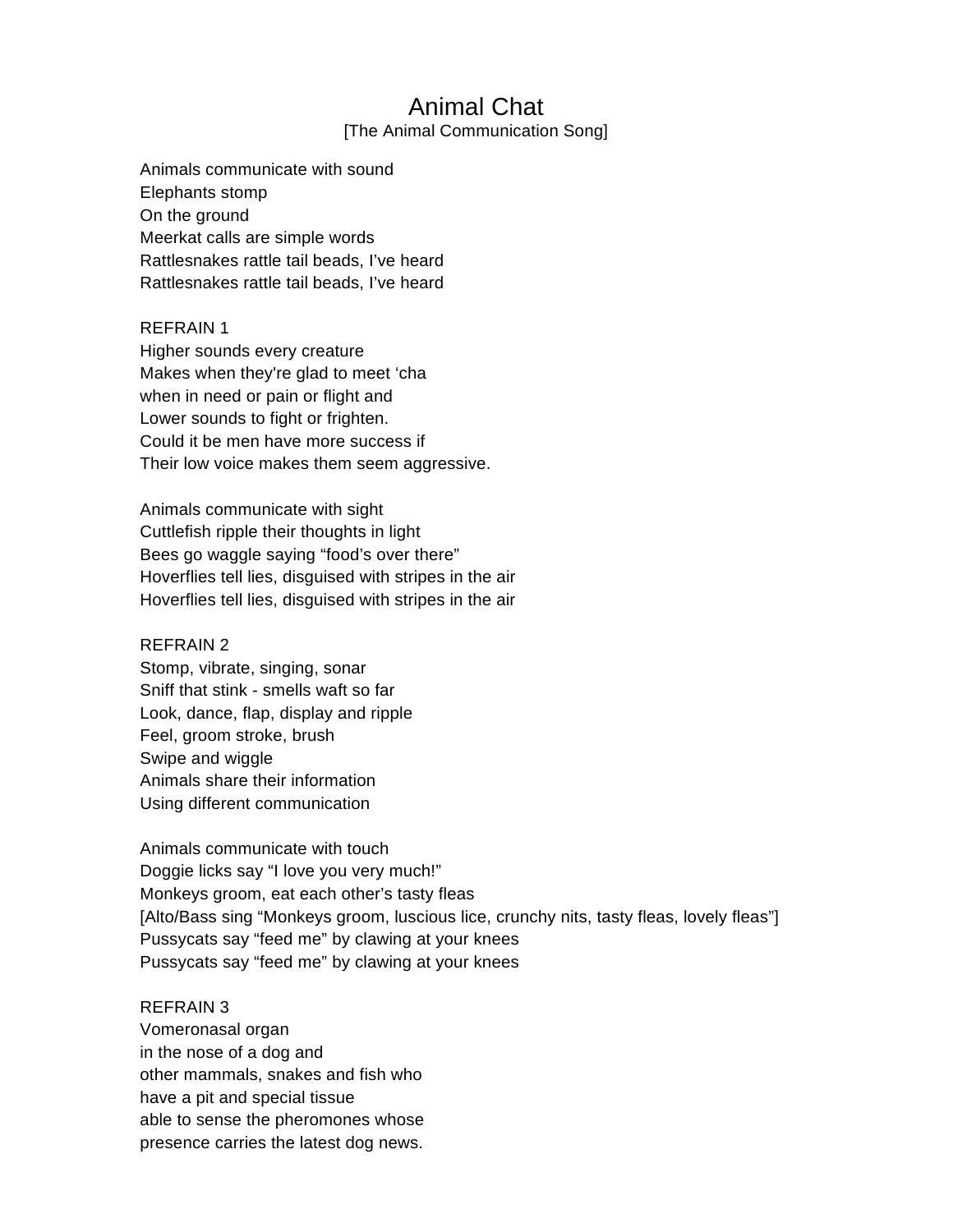Animals communicate with smell Pheromones attract, inform and repel Secreted in glands and in dung and in pee To mark a territory, say "go away!" or "come and find me!" To mark a territory, say "go away!" or "come and find me!"

### REFRAIN 4

As they walk canine migrants Pee on walls, trees and hydrants Each declaring that his right is To be there and what his height is Animals share their information Using different communication

### **CODA**

| Sop/Ten   | Sound, sight, touch, smell, sound, sight, touch, smell                |
|-----------|-----------------------------------------------------------------------|
| Alto/Bass | Hearing and seeing and feeling and sniffing                           |
|           | Hearing and seeing and feeling and sniffing                           |
| All       | Sound, sight, touch, smell, sound, sight, touch, smell - communicate! |

By students at Gatehouse Primary School, Dawlish working with David Haines December 2010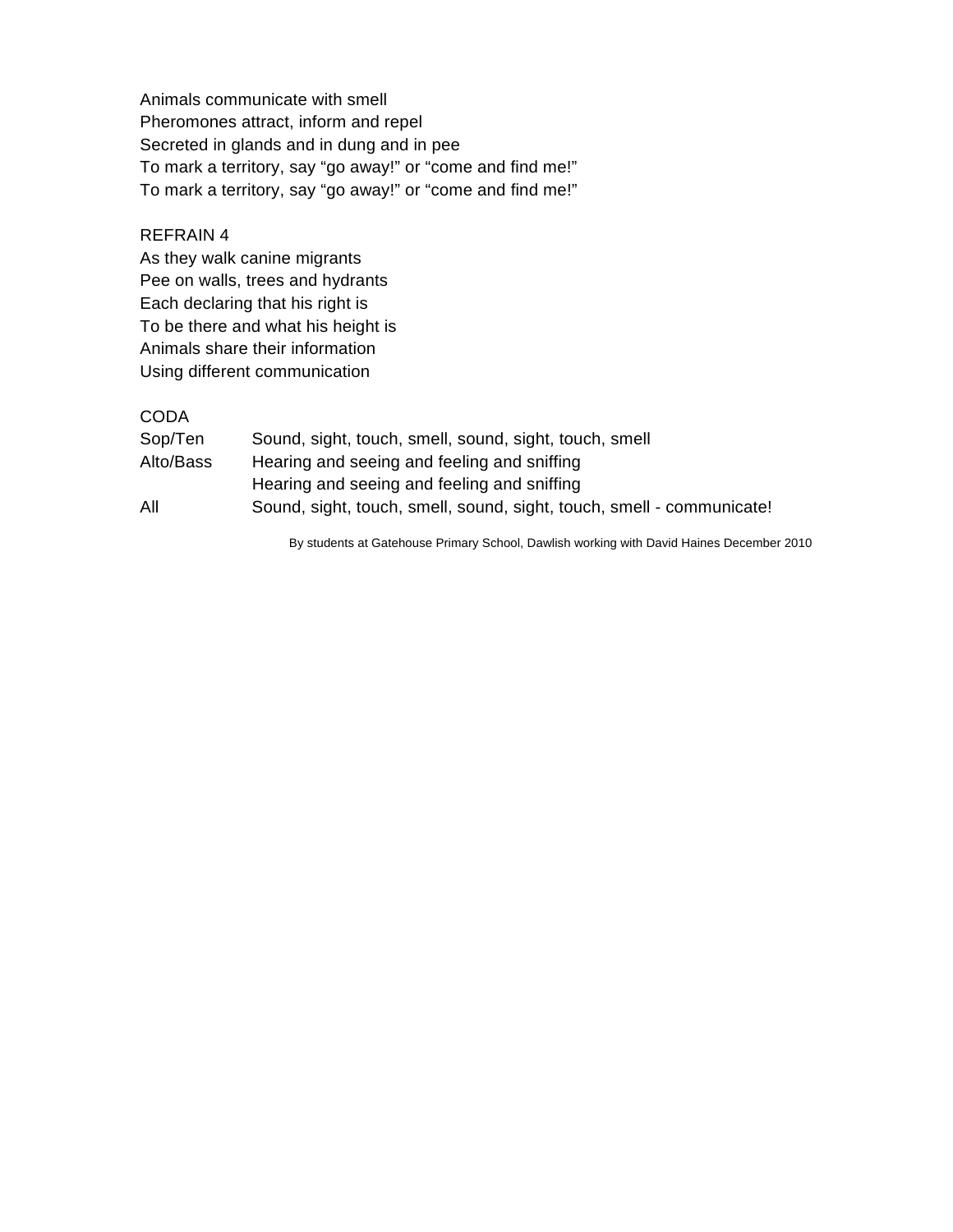## Barks, Growls, Whimpers and Howls

By Lauren Mayer

#### **Men:**

 A dog is a terrific pet Affectionate and true But while you're playing, don't forget He's saying something to you With barks, growls, whimpers and howls He gets his message through.

 If you're ever curious About what dogs might say They do communicate with us In a brainy canine way With barks, growls, whimpers and howls You hear 'em every day.

#### **Kids:**

 You can translate what your pup Is saying in each case When he pants or sniffs or scampers up Or when he licks your face

 His wagging tail says "let's go" When you start off on a walk A zippy yip can let you know Someone's coming up the block Barks, growls, whimpers and howls Are how a dog can talk!

 Body language, face and eyes Can make his feelings clear. A dog will even put you wise By raising up one ear

 So when new dogs are meeting you Let them come sniff your hand When your dog's happily greeting you He helps you understand

### **All:**

 His barks, growls, whimpers and howls Are the tools at his command He barks, growls, whimpers and howls (Kids) Arf, arf , ahooo Barks, growls, whimpers and howls Barks, growls, whimpers and howls He gets the message through! Yeah!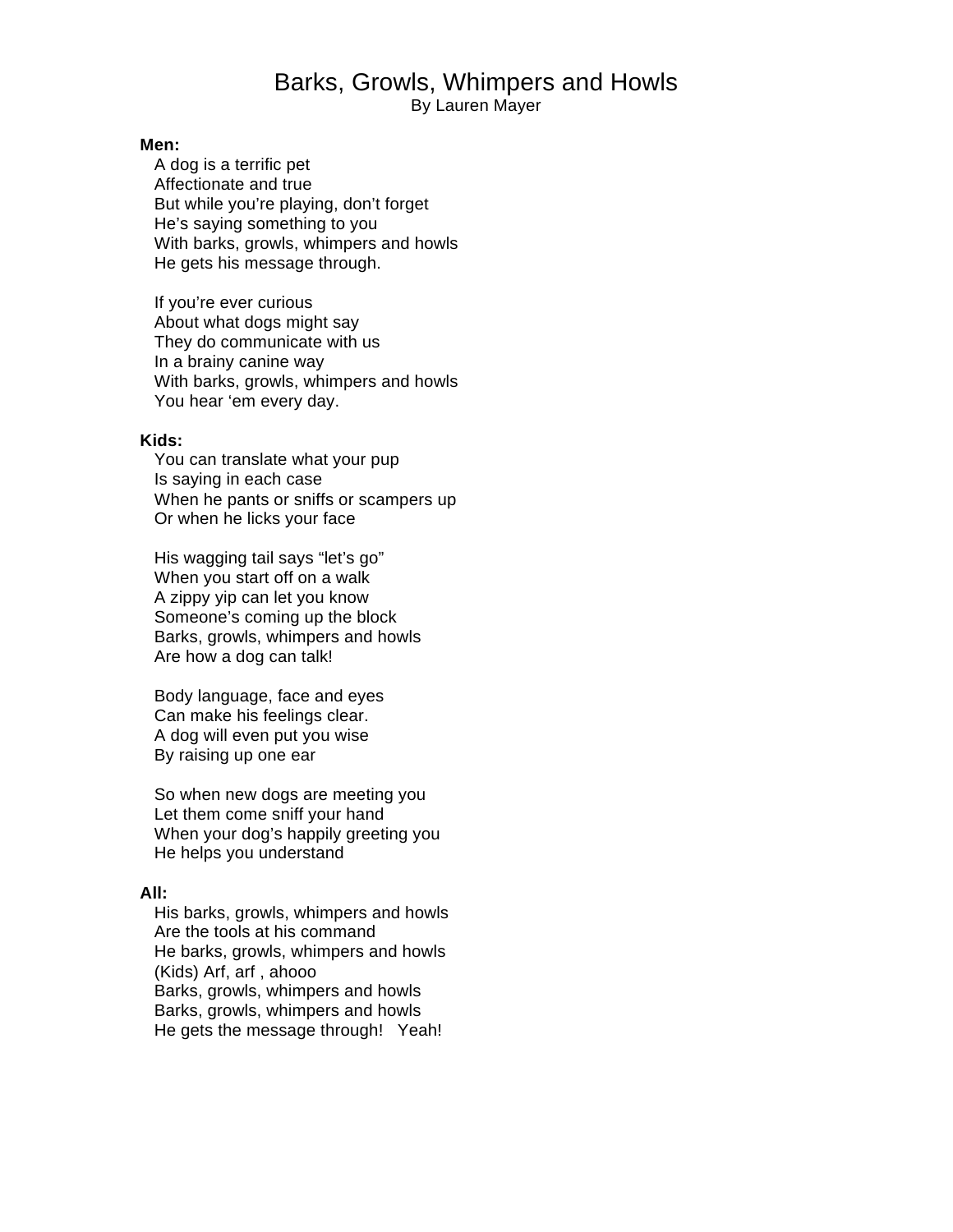## Honeybee

In weather that's sunny, a bee will make honey From flowers that bloom in the field. She goes to collect her supply of the nectar As much as the blossom will yield. But when it's so sweet or there's so much to eat She decides it deserves her endorsements, It's time to contrive to return to the hive And to strive to bring back reinforcements.

And when that exploration leads to the evaluation That the present situation calls for their cooperation, They must share the information that enables navigation To that promising location that deserves revisitation And so what is the foundation for the bees' communication? They dance.

A bee travels forward while shaking her booty In part of the dance known as the waggle run. The angle she moves at -- and this is the beauty -- Is that of the food with respect to the sun. The length of the waggle's the length of the route, e-Ven if it's eight miles till the bounty is won. The bee circles round to return to her duty And waggles again till her message is done. The odor she bears, whether floral or fruity, May be one more part of the story she's spun. And that is the language with which bees recruit; e-Thologically speaking, they're second to none.

Copyright © 2010 by Justin Werfel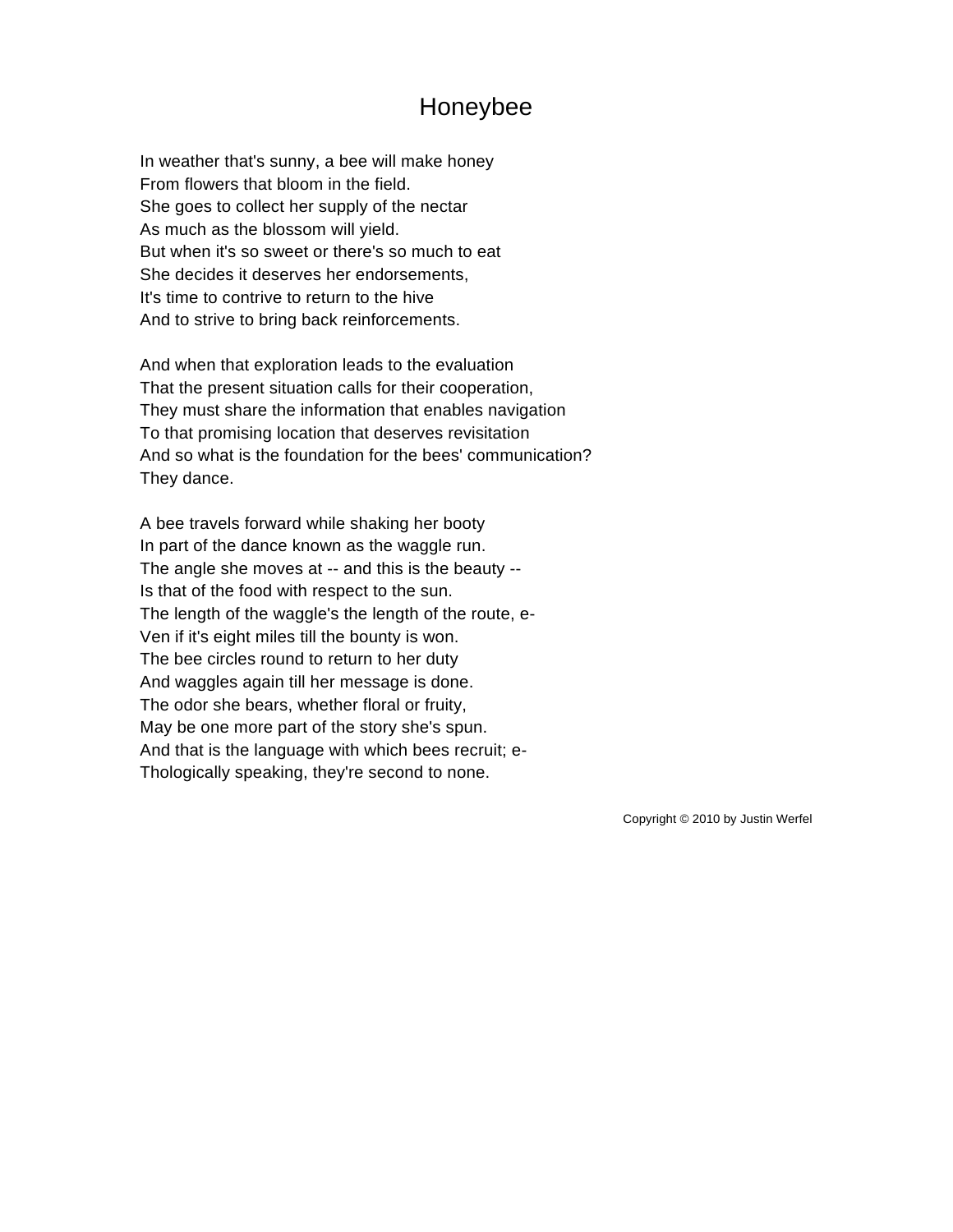# The Language Ladder

VERSE 1 Why.......? Why is the baby crying? Why, oh, why? Maybe he's hungry Give him milk, give that a try - shh... - waaah!! Baby is still sobbing What shall we do? Maybe his diaper is full of squishy poo - bleugh! Baby's still screaming I'm getting really stuck Pat him on the back and burp him - *[belch - sigh]* What a stroke of luck!

REFRAIN 1 He's poised beside the language ladder Waiting to ascend He's poised beside the language ladder This babe's communication drives me round the bend *[repeat refrain]*

VERSE 2 What....? What is the baby saying? What, what, what? Baby is a rapping, babbling, scatting, chatting tot Copying our sound patterns Experiments with his voice Playing with syllables Without a conscious choice When he says "mama mama mama mama mama mama mama mama mama " His mama jumps for joy "He just said his first word - 'Mama' My little man, my little boy!"

REFRAIN 2 He's poised beside the language ladder Waiting to ascend He's poised beside the language ladder This babe will climb the language ladder in the end *[repeat refrain]*

VERSE 3 When...? When will he say a sentence? When, when, when? His vocabulary's growing "Cat", "Dad", "dog", "poo", "hen" Even knows some phrases - "big dog", "little puddy cat" Sometimes he makes some sense Sometimes random chat Soon the tables will be turned Then it will be I Answering his endless cries of "Why, why, why, why, why, why, why, why, why, why, why, why, why?!"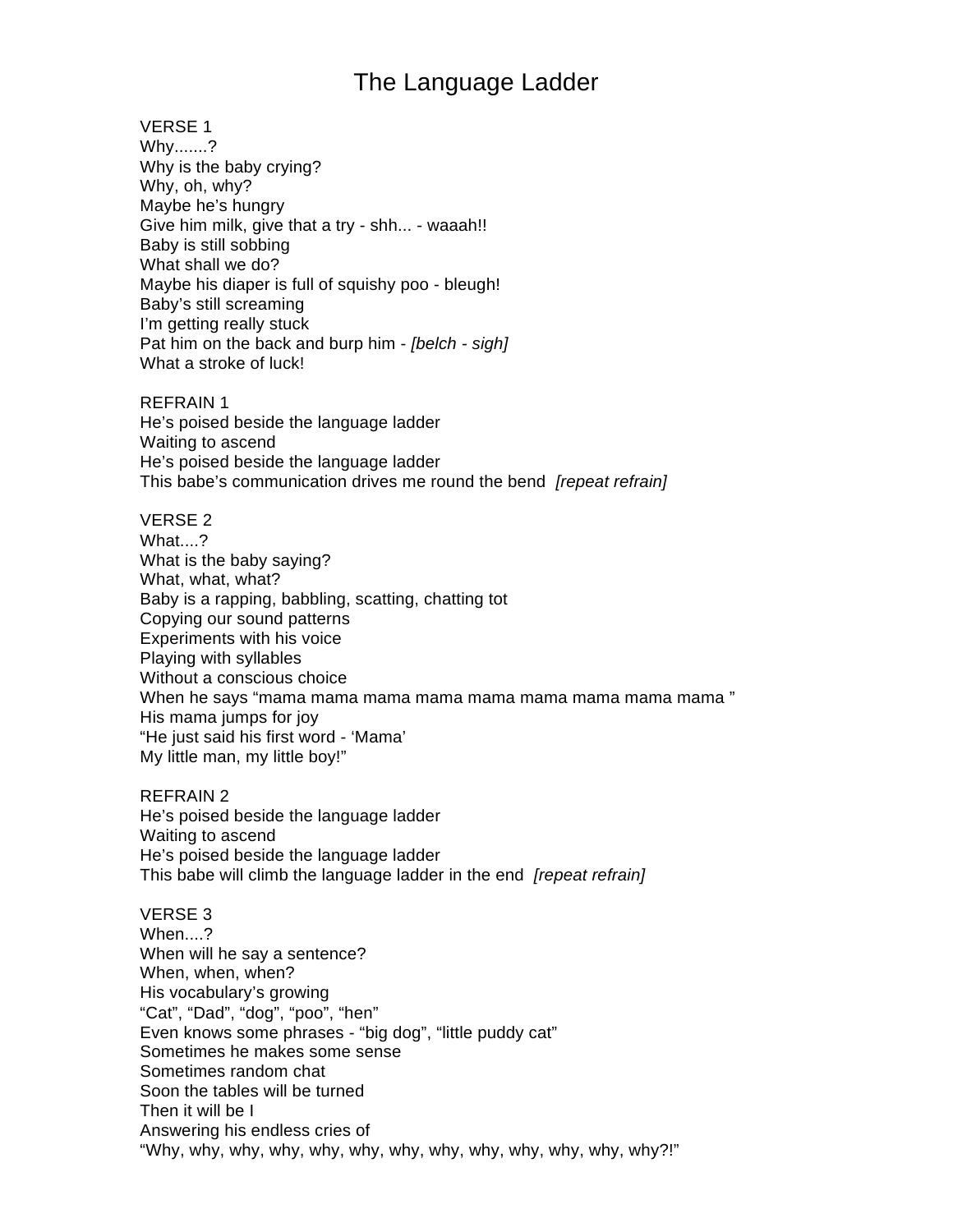REFRAIN 3 He's poised beside the language ladder Waiting to ascend He's poised beside the language ladder This babe will climb the language ladder in the end *[repeat refrain]* This babe will climb the language ladder in the end

> by students at Bishopsteignton Primary School, Devon working with David Haines 9th/15th December 2010 Singtastic Copyright © 2011 David Haines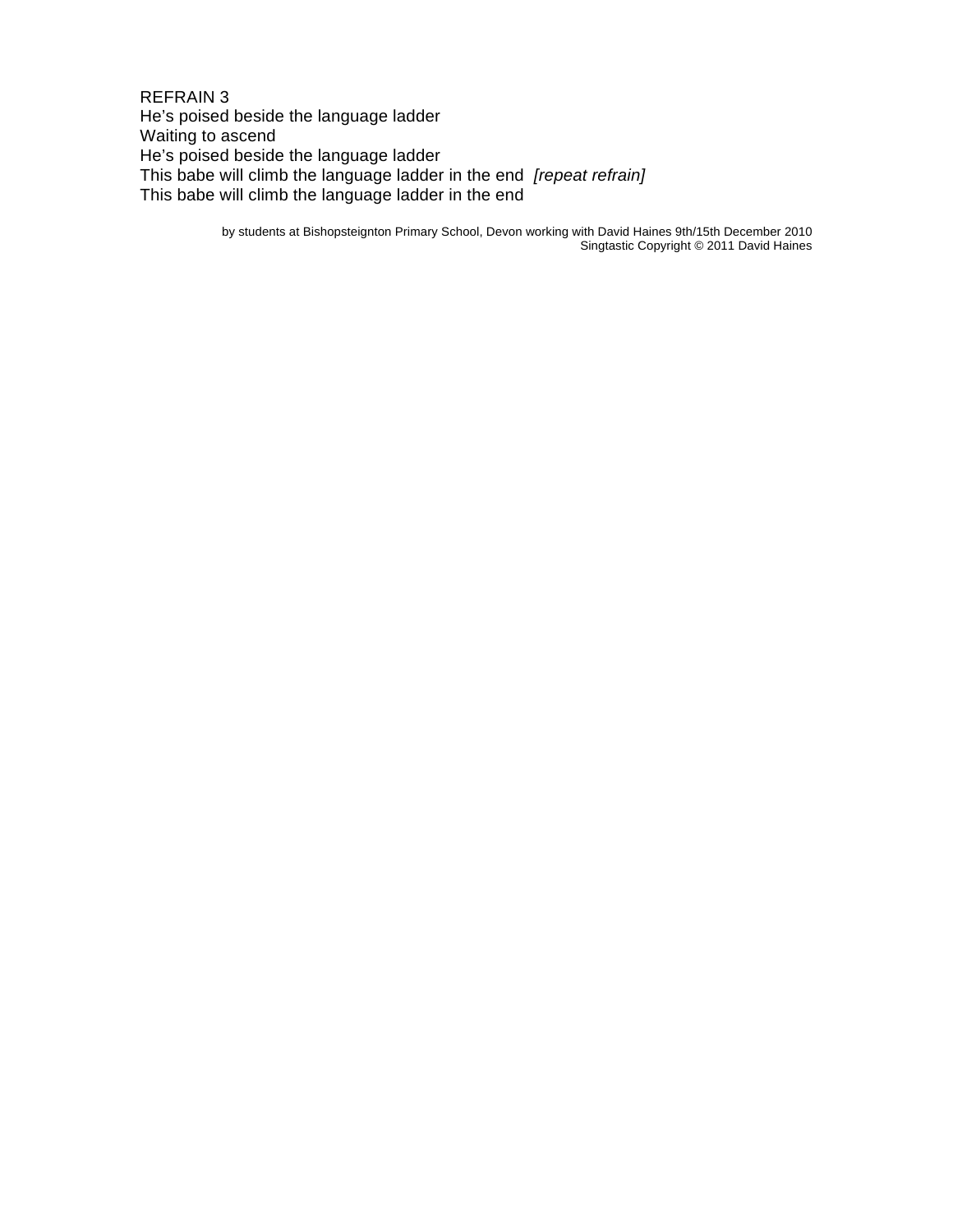# Six Dots

### INTRO

One two three four five six dots within a cell *[repeated several times]* Thanks to Mister Braille

### VERSE 1

In eighteen-twelve at the age of three Little Louis Braille could no longer see Sent away to school to learn to read and write But there were only raised letters for kids with no sight

### VERSE 2

Louis found a code used by soldiers in the dark Phonetic dots and dashes raised to make a mark "Good, but inefficient", thought the fifteen-year young man I'll keep the dots and ditch the dashes - improve it if I can - improve it if I can

### REFRAIN

One, two, three, four, five, six dots within a cell One, two, three dots vertically start Louis's name with "L" Take away the bottom dot, gives letter "B" for "Braille" He died unknown but, famous now, Louis Braille we hail!

### BRIDGE

One two three four five six dots within a cell One two three four five six dots within a cell Thanks to Mister Braille

#### VERSE 3

Nearly every language uses Braille even now You can read it, you can write it and your fingers show you how You can read beneath the covers without light Keeping warm and cozy on a cold and wintry night - on a cold and wintry night

REFRAIN *[twice]*  One, two, three, four, five, six dots within a cell *[etc]* 

> By members of Teignmouth Community Choir working with David Haines December 2010 Singtastic Copyright © 2010 David Haines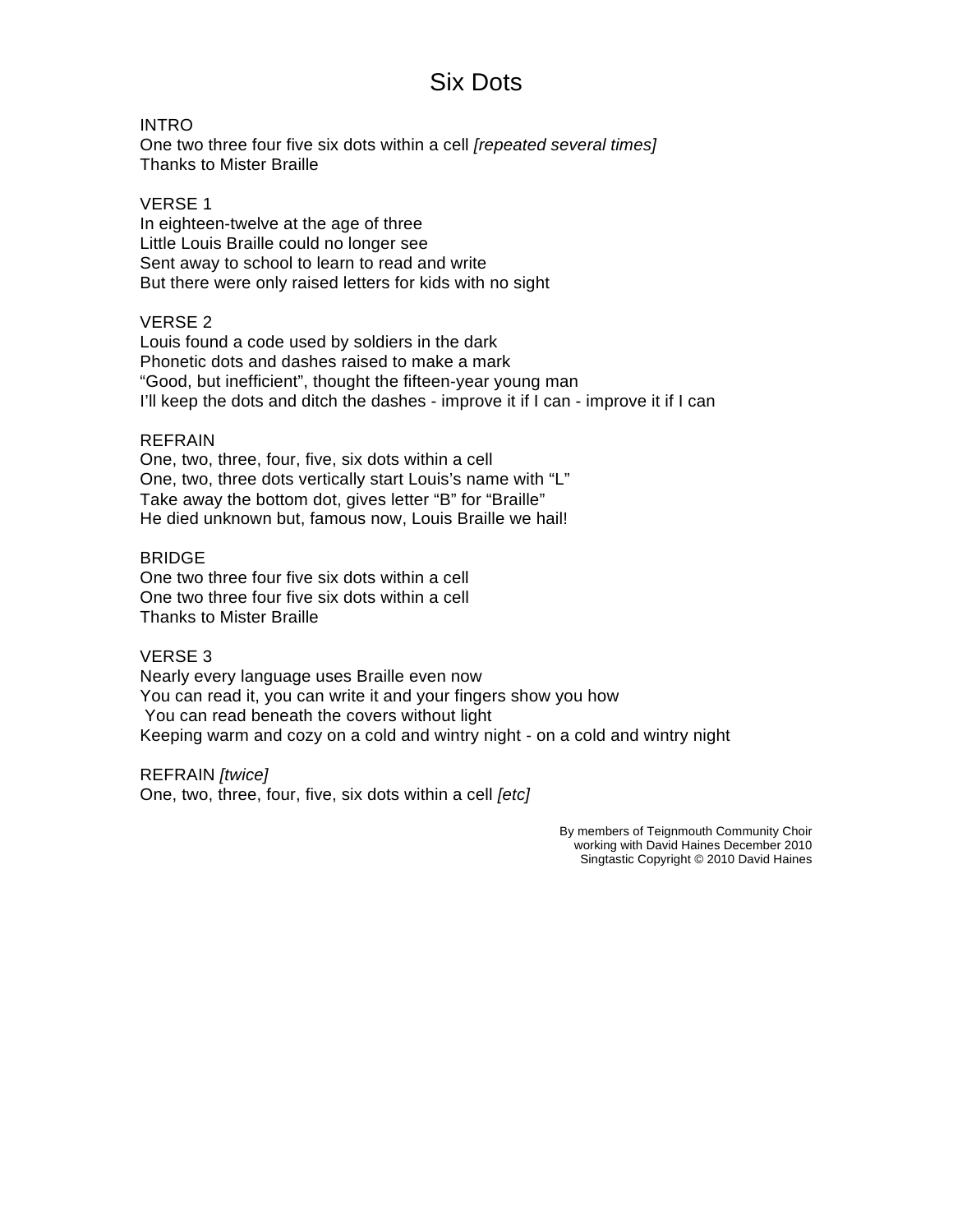## Dots and Dashes

[The Telegraphy Song]

Dash, dot dash, dot dash dot dot, dash dot dash - "talk" "talk" *[repeat]*

A long time ago and far, far away Plenty of people had something to say To relatives and friends across the sea Or even within the same country But homing pigeons that flew so fast Or letters that travelled by horse and by cart Took hours or days or weeks on end As slow as a slug they took to send - to send

### REFRAIN

Telegraphy made it quick to communicate bit by bit Cables in ocean blue transporting news from me to you Dash, dot dash, dot dash dot dot, dash dot dash - "talk" Dash, dot dash, dot dash dot dot, dash dot dash - "talk" "talk" "talk" "talk" Dash, dot dash, dot dash dot dot, dash dot dash - "talk" "talk"

In 1837 Sam Morse in the USA And Wheatstone and Croft in the rainy UK All made a breakthrough in telegraphy Discovered it simultaneously The cable reached France in 1850 And the US of A in the 1860s In 1870 India was reached The cable began at Porthcurno beach - Porthcurno beach

#### REFRAIN

Telegraphy made it quick to communicate bit by bit Cables in ocean blue transporting news from me to you Dash, dot dash, dot dash dot dot, dash dot dash - "talk" Dash, dot dash, dot dash dot dot, dash dot dash - "talk" "talk" "talk" "talk" Dash, dot dash, dot dash dot dot, dash dot dash - "talk" "talk"

Gutta percha was the outside coat Of those long copper cables positioned by boats Which crossed the ocean in all kinds of weather Joining the whole wide world together Now fibre optics form the web Replacing copper, now that's nearly dead From only forty bytes in copper wire To terabytes and ever higher - ever higher

### REFRAIN

We now are transmitting more than a trillion times before Cables in ocean blue transporting news from me to you One, zero, zero, one, one, zero, one, "talk" One, zero, zero, one, one, zero, one, "talk", "talk", "talk", "talk", "talk"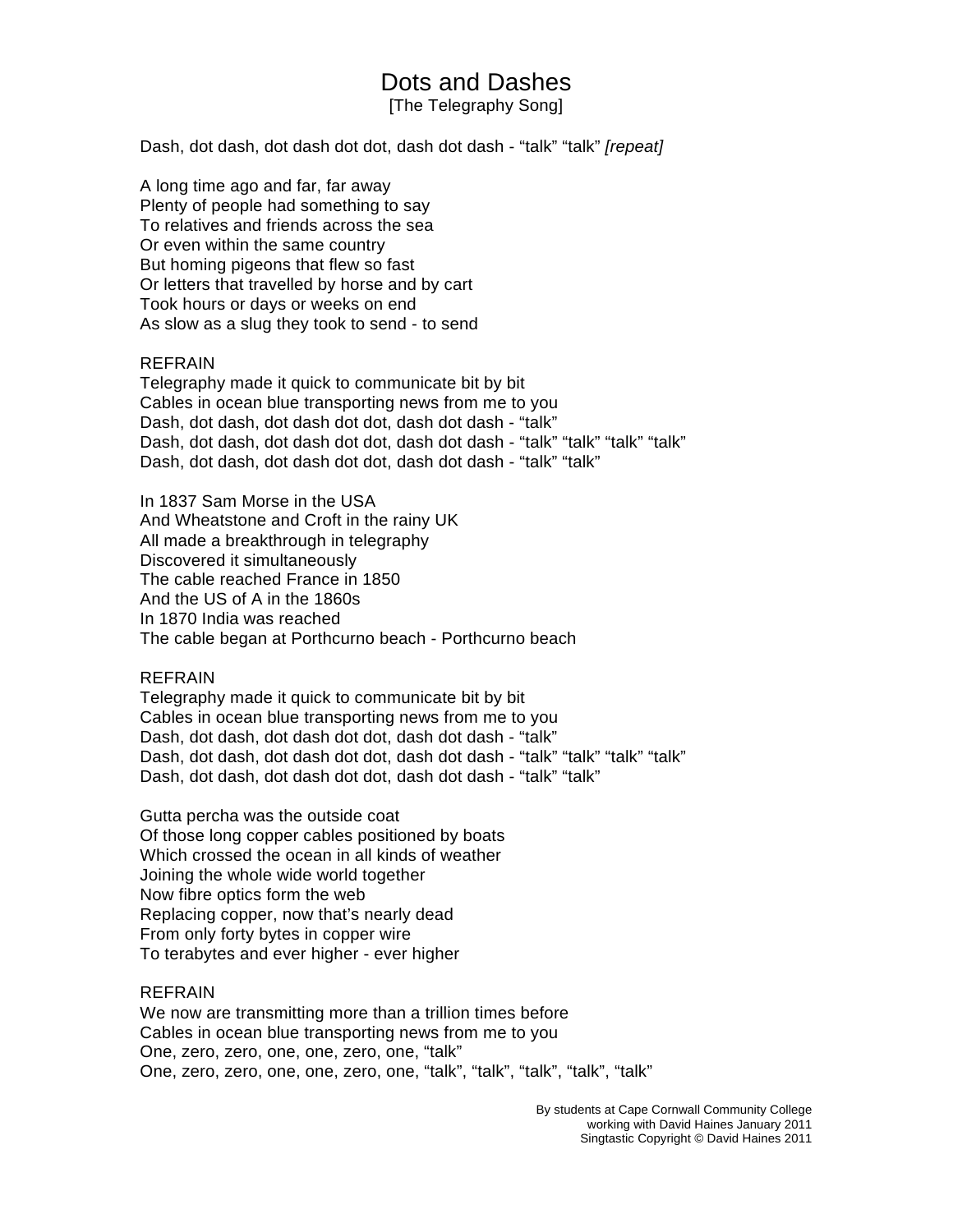## A Parapsychological Pledge

By John Howell Morrison Lyrics by Abner Shimony

Can we communicate with the dead? Some people think so, and study ways to interpret strange sounds as evidence of what they call "Psi", the domain of parapsychological phenomena. But there are also psychologists who study these people. After all, if the dead can communicate with us, why don't they just talk?

If a spirit meet a spirit Wandering on the edge of Psi Should a spirit greet a spirit With a rattle or a sigh?

Elysium receives its guests to Hear the sages teach. Could Socrates among the dead Have suffered loss of speech?

Are souls so thin of substance Or so bound by etiquette That Sappho could not whisper An impassioned epithet?

Music rules the planets And the elementary fire. Are human voices silent In the universal choir?

If you and I should chance to meet Upon an outer shore of Psi, We'll pledge a finer discourse Than a rattle or a sigh.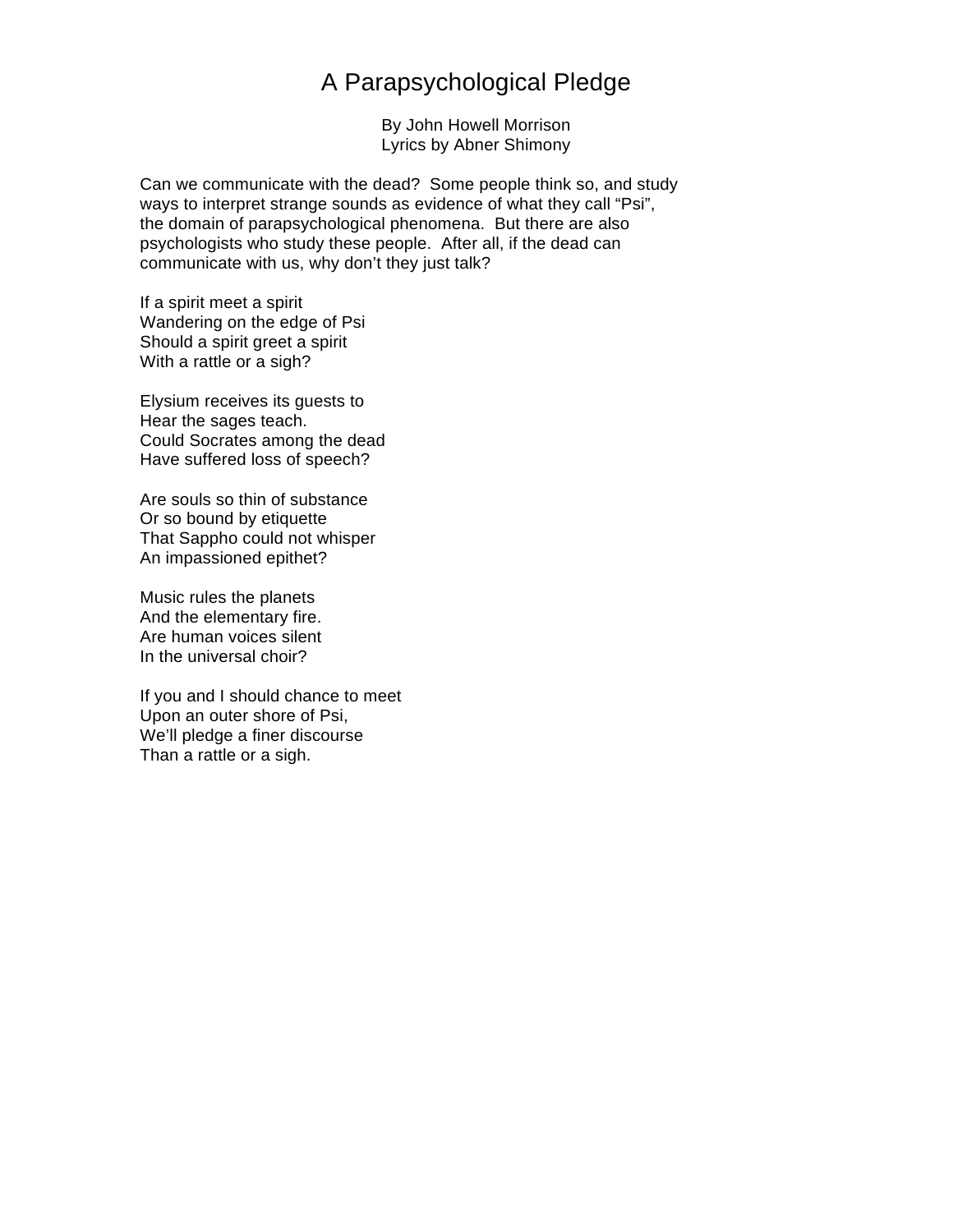## Beauty and a Brain

By Lauren Mayer

Chorus:

*Hedy Lamarr, the famous movie star Did more than entertain Smart and scientific, Her inventions were terrific, She had beauty AND a brain!* 

Her life was more exciting than any movie plot To start, she was smarter than anybody thought Born in Vienna to a family of means Became a famous actress while still in her teens Wed a weapons magnate, a much older man. He made he come to meetings that were part of the Nazi plan He watched her every movement, she grew more afraid 'Til she finally escaped him, disguised as her maid.

### Chorus:

She made her way to London, and then to Hollywood Became a major actress, her movies were quite good But with Hitler in Europe, oh what could she do No formal science training, but she knew what she knew Radio waves are intercepted with ease But people, when they talk, are always changing frequencies So frequency hopping was the remedy And she invented spread spectrum technology.

### Chorus:

Received a patent, now that's hard to get But the Army just wasn't ready yet So though her idea was truly sublime She was twenty years ahead of her time! They told her, selling war bonds was what she could do But finally the industry caught up in 'sixty-two Different systems developed from it, by and by Without Hedy's invention we might not have wifi!

### Chorus:

*Hedy Lamarr, the famous movie star Did more than entertain Smart and scientific, Her inventions were terrific, She had beauty AND a brain! (3x)*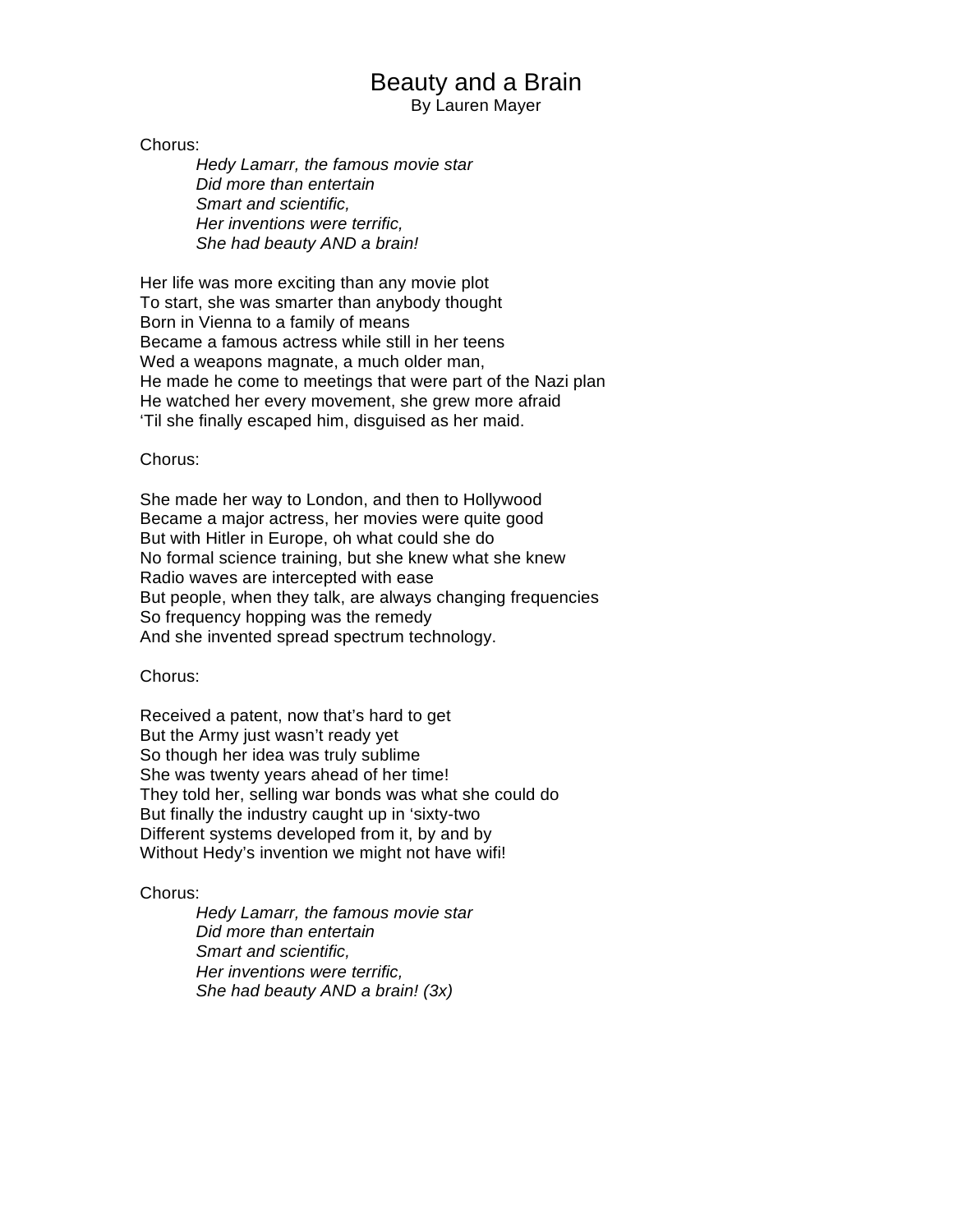# Only Connect

[The song of the Internet and World Wide Web]

### INTRO

Internet is so cool, internet is fine and dandy *[repeated many times]*

### VERSE 1

The Internet's cool, the Internet's fine Ain't been around for that long a time The Internet's cool, the Internet's fine Ain't been around for that long a time In the nineteen-sixties it all began J C R Licklider was behind the plan Had the idea of making a network To link up computers Was he berserk? Absolutely not! *[spoken]*

### REFRAIN 1

Because the Internet's great You can chat to your mate Email, gossip, communicate And now the Internet's great A way to escape Research, learn, play, educate

Internet is so cool, internet is fine and dandy *[repeated many times]*

### VERSE 2

Tim Berners Lee was working at CERN Developed the Worldwide Web to turn The Internet into an accessible tool Open to humanity for one and all In 1991 he wrote protocols HTTP and URL to further his goals The internet's the infrastructure, network of nets The web is one of its services that interconnect Two different things! *[spoken]*

## REFRAIN 2

And now the Internet's great You can chat to your mate Email, gossip, commuicate And now the Internet's great A way to escape Research, learn, play, educate

### CODA

Check out the weather, get your mail by SMTP How's the traffic? How busy will my journey home be?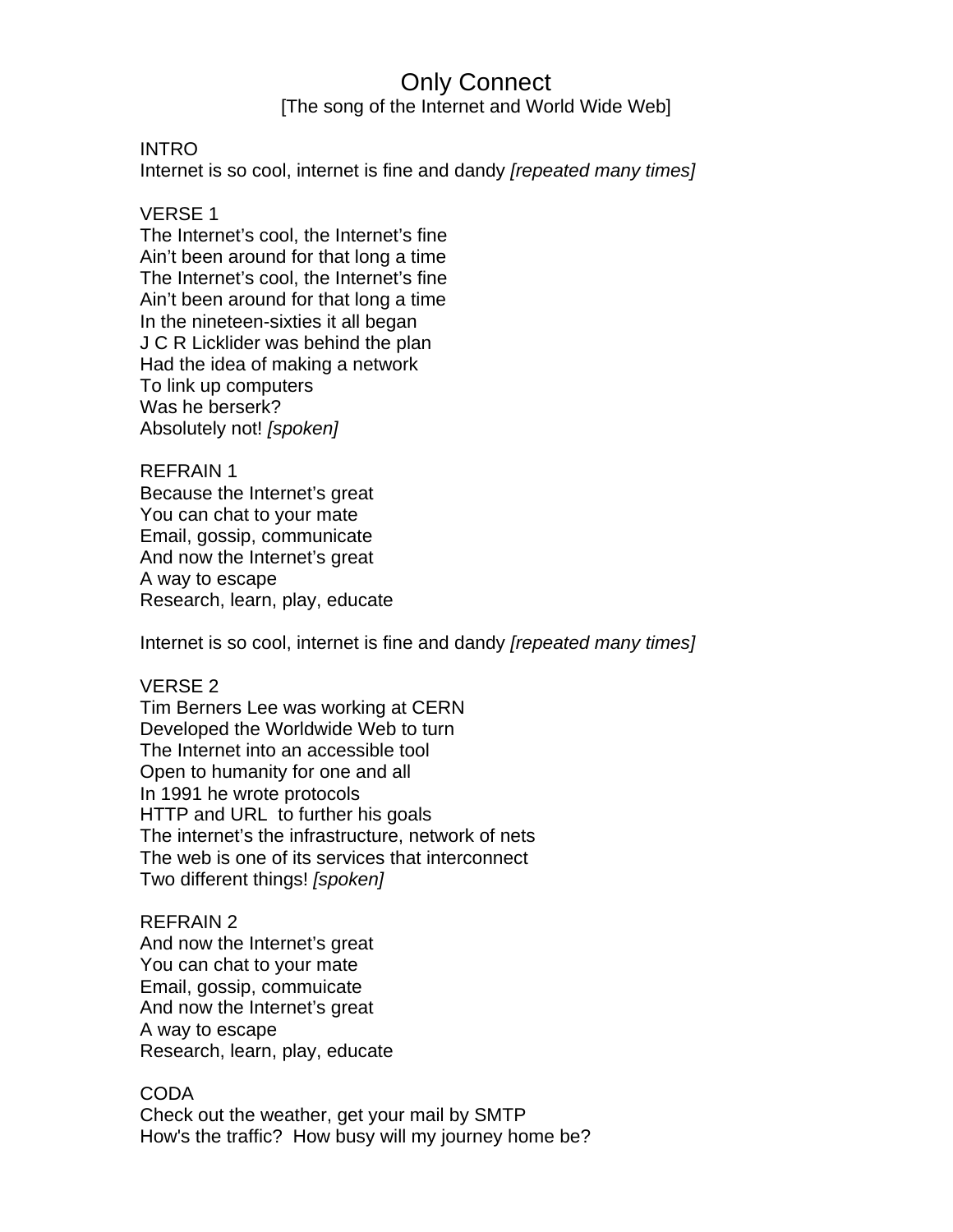Here's a message from my Granny on a cruise in the Med I'll chat with her on my smart phone while lying in bed Watch a video of my baby cousin over the sea Catch the telly programme that I missed on the TV Listen to music, buy a book, store my photos online Work from home, save the fuel, save the travelling time I love the World Wide Web Adore the Internet Like everything else it ain't perfect But E M Forster said it long ago - "Only connect"

By students at Shaldon Primary School working with David Haines December 2010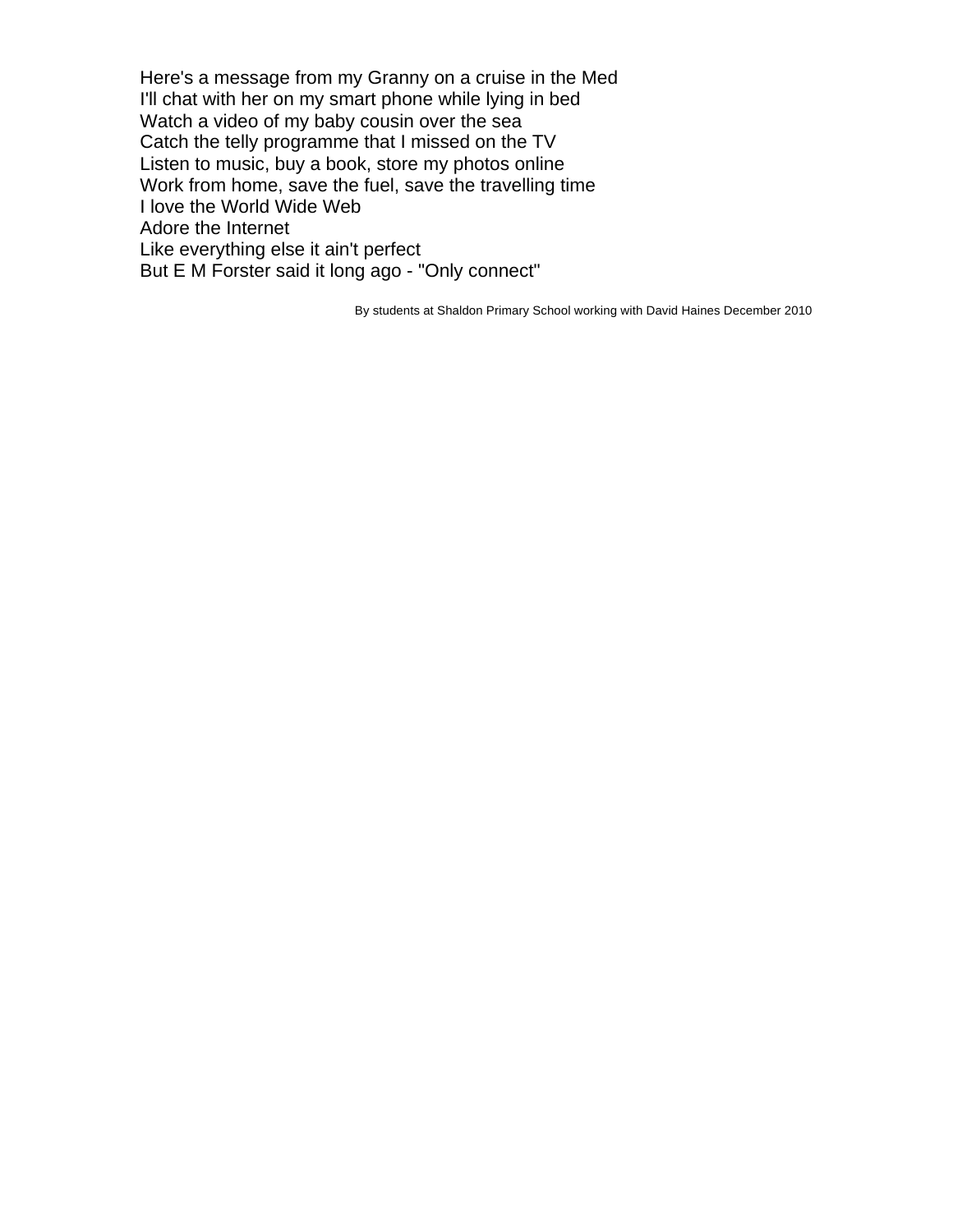# **Satellites**

Flying high in the sky - satellite flying high *[repeated several times]*

VERSE 1 They guide me there and back again By transmitting time and name My sat nav picks up signals quickly Reads the different times to reach me Three satellites are all I need For my coordinates to read...

REFRAIN Satellites flying high Orbiting in the sky Satellites looking down Sending signals all around

Flying high in the sky - satellite flying high *[repeated several times]*

### VERSE 2

Snow, wind, hail, frost, ice, cloud and rain Volcanic ash and hurricane Cameras, sensors scan the Earth Weather and climate they observe Weather's local, just right here Climate's global, year to year

REFRAIN

Satellites flying high Orbiting in the sky Satellites looking down Sending signals all around

Flying high in the sky - satellite flying high *[repeated several times]*

VERSE 3

Before you switch your TV on Think where that signal's coming from Electromagnetic waves From ground transmitters into space Bounce down from there into your dish From twenty thousand miles-ish From twenty thousand miles

REFRAIN Satellites flying high Orbiting in the sky Satellites looking down Sending signals all around *[repeat whole refrain]*

> By students at Trinity School, Teignmouth working with David Haines Dec 2010 Singtastic Copyright © 2010 David Haines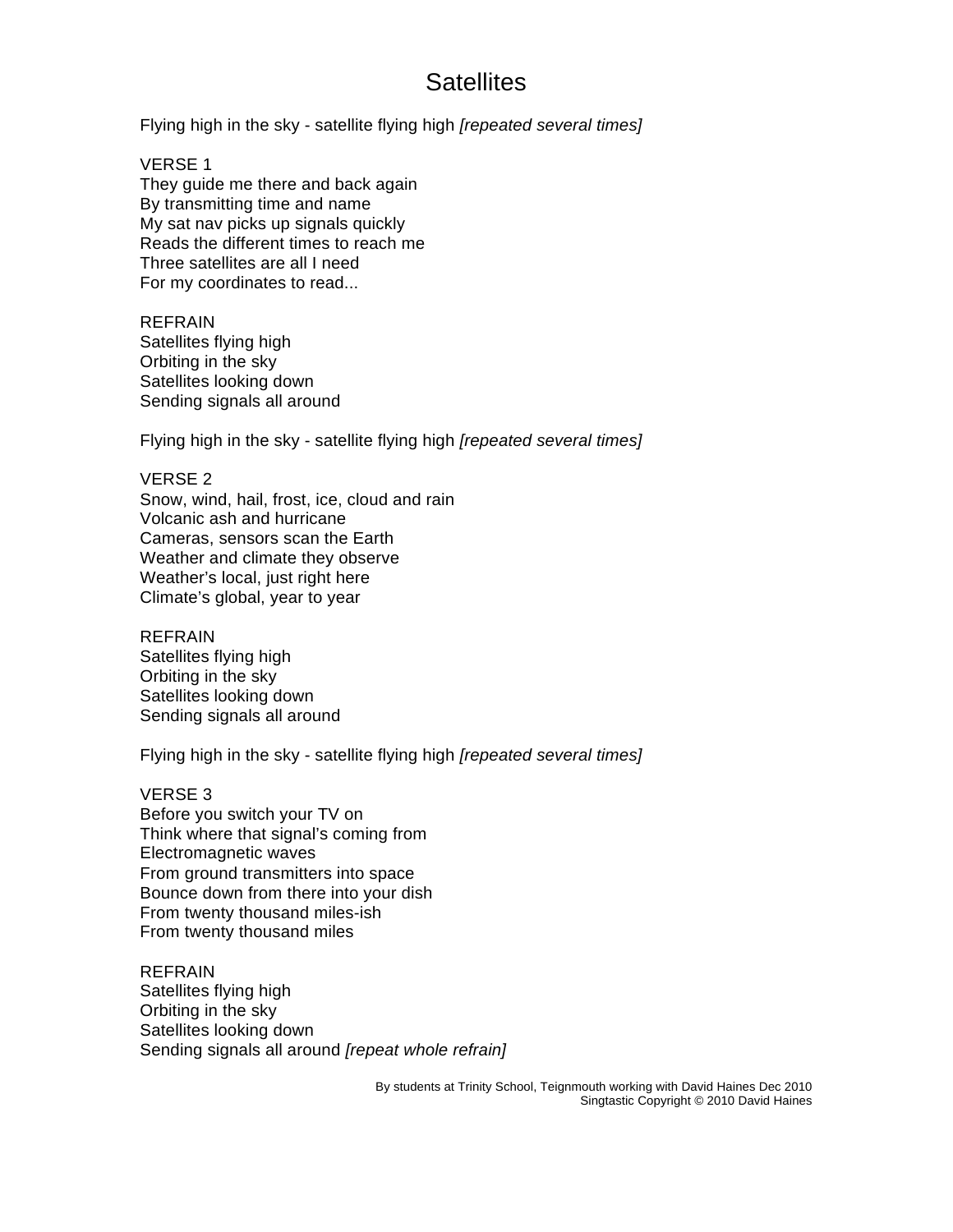# A Tower in Space

By Bruce Lazarus

Launched into orbit in July of 1962 Only four years since the first man-made satellite flew Beach-ball with an antenna and solar cells for power Created by Bell Labs, launched by NASA like an orbiting tower

Telstar was the first active communications satellite Transmitting TV, phone calls, and radio Beaming through space point to point many times of day and night

Telstar ushered in a new era of satellite communication Also a good effort, a beginning to global peace and friendship

A tower in space! Telstar Telstar

Le premier liaison de television par satellite

A tower in space! Telstar Telstar President John F. Kennedy (shouted)

Was relayed by Telstar across the ocean Carrying message from both sides of the world Essential for peace, peace, a requirement for peace!

Peace, peace an essential requirement of peace

Six months after launching it was over Its delicate transistors failed, what a shame But Telstar had a lot of successors Now we have cell phones and Telstar is a memory But Telstar will remain in orbit for at least another century

Telstar was the first active communications satellite Transmitting TV, phone calls, and radio Beaming through space point to point many times of day and night A tower in the sky launched by NASA in '62

Speedier communication here and across the ocean A tower in space! Telstar Telstar Telstar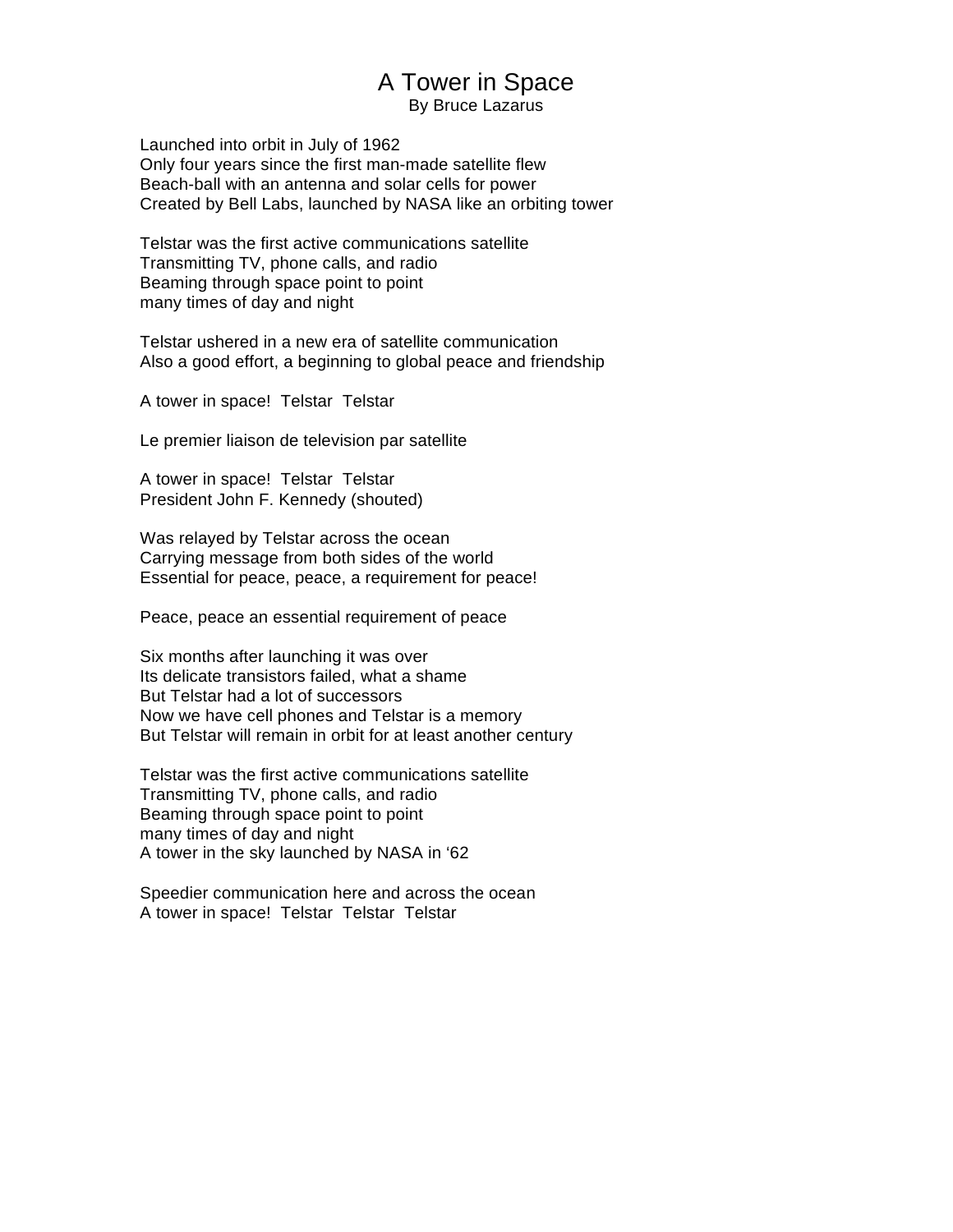# Exoplanet Explorer

For Sara Seager

Out there in space there's a planet like Earth On a galactic scale not so very far Watery, rocky, not too big, nor too small Nor too far from, nor too near To its star

We are explorers exploring new worlds Orbiting stars far beyond our own Soon we shall find a planet like Earth But will it prove to be home To life?

How do we see these pin points in the sky? Far harder than finding a needle hidden in hay Electronic senses and digital intelligence Enhance our chance to see far, far away

Radial Velocity spots change in star's speed In its dance with its planets – Doppler Shift we see Transit Technique seeks slight changes in light When planets pass star it becomes a little less bright…

With Direct Imaging snap planets around Stars by blocking starlight so planets are found Gravitational Microlensing, Astrometry Two more ways these exoplanets may be seen

Out there in space there's a planet like Earth On a galactic scale not so very far Watery, rocky, not too big, nor too small Nor too far from, nor too near To its star…

> Commissioned by Cambridge Science Festival, Massachusetts Copyright © David Haines 2011 and Singtastic.com